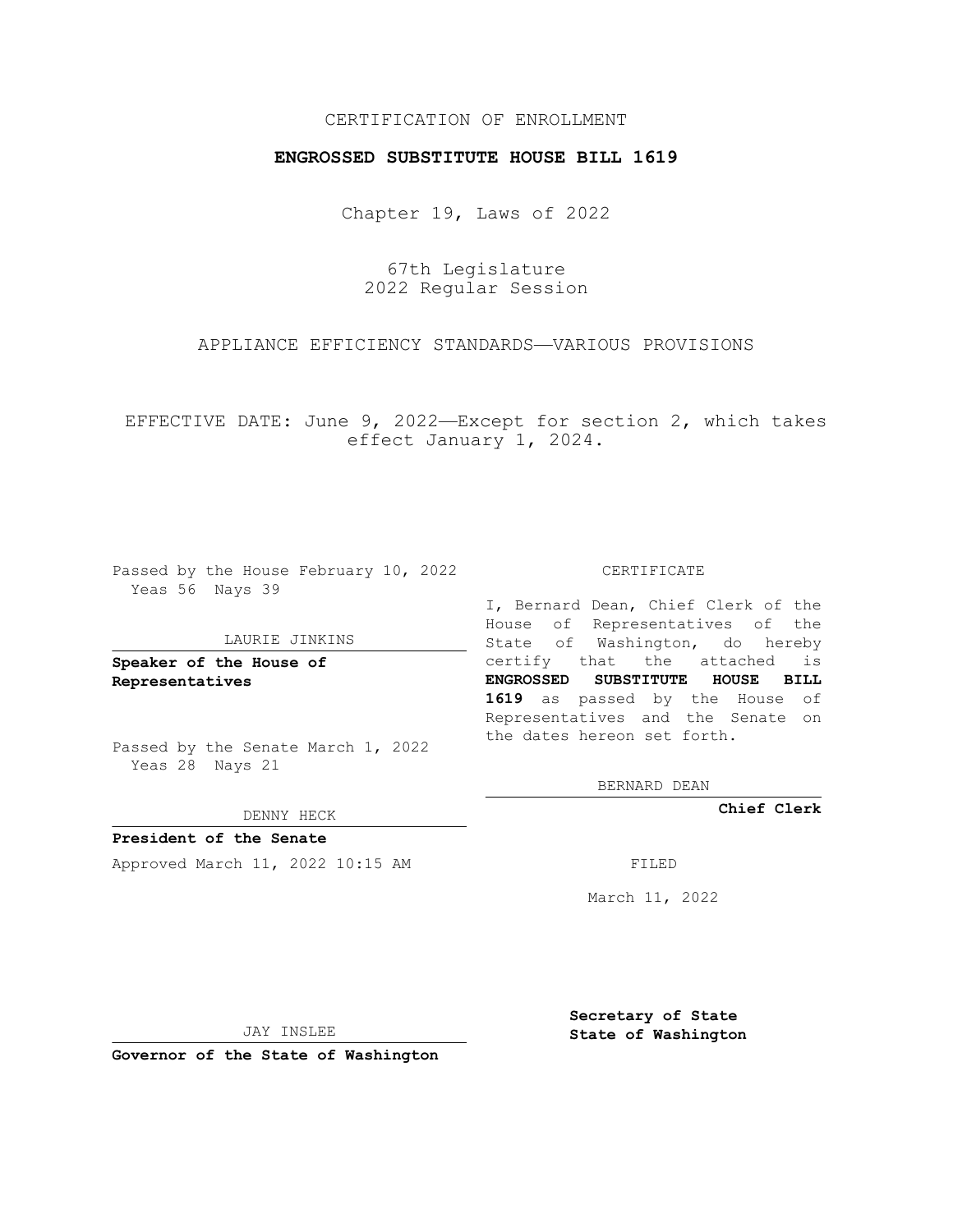### **ENGROSSED SUBSTITUTE HOUSE BILL 1619**

Passed Legislature - 2022 Regular Session

# **State of Washington 67th Legislature 2022 Regular Session**

**By** House Environment & Energy (originally sponsored by Representatives Fitzgibbon, Hackney, Ryu, Berry, Wicks, Duerr, Ramel, Valdez, Fey, Goodman, Gregerson, Macri, Simmons, Kloba, Pollet, Riccelli, Ormsby, and Harris-Talley)

READ FIRST TIME 01/18/22.

 AN ACT Relating to appliance efficiency standards; amending RCW 19.260.030, 19.260.040, and 19.260.050; reenacting and amending RCW 19.260.020 and 19.260.020; providing an effective date; and providing 4 an expiration date.

5 BE IT ENACTED BY THE LEGISLATURE OF THE STATE OF WASHINGTON:

6 **Sec. 1.** RCW 19.260.020 and 2019 c 286 s 2 are each reenacted and 7 amended to read as follows:

8 The definitions in this section apply throughout this chapter 9 unless the context clearly requires otherwise.

10 (1) "Air compressor" means a compressor designed to compress air 11 that has an inlet open to the atmosphere or other source of air and 12 is made up of a compression element (bare compressor), a driver or 13 drivers, mechanical equipment to drive the compressor element, and 14 any ancillary equipment.

15 (2) "ANSI" means the American national standards institute.

16 (3) "Bottle-type water dispenser" means a water dispenser that 17 uses a bottle or reservoir as the source of potable water.

 (4) "Commercial dishwasher" means a machine designed to clean and sanitize plates, pots, pans, glasses, cups, bowls, utensils, and trays by applying sprays of detergent solution, with or without 21 blasting media granules, and a sanitizing rinse.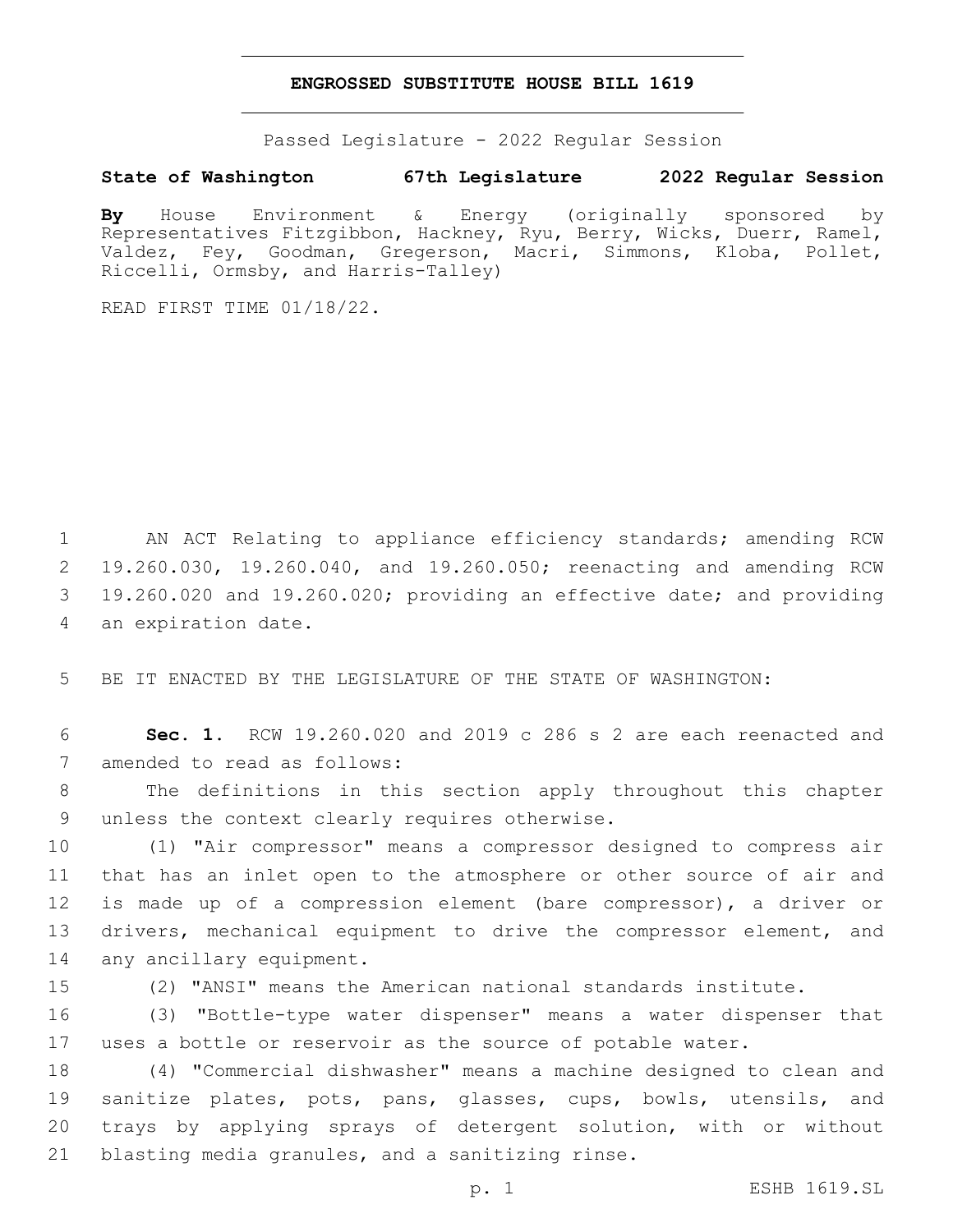(5) "Commercial fryer" means an appliance, including a cooking vessel, in which oil is placed to such a depth that the cooking food is supported by displacement of the cooking fluid rather than by the bottom of the vessel. Heat is delivered to the cooking fluid by means of an immersed electric element of band-wrapped vessel (electric fryers) or by heat transfer from gas burners through either the walls of the fryer or through tubes passing through the cooking fluid (gas 8 fryers).

 (6) "Commercial hot food holding cabinet" means a heated, fully enclosed compartment, with one or more solid or partial glass doors, that is designed to maintain the temperature of hot food that has been cooked in a separate appliance. "Commercial hot food holding cabinet" does not include heated glass merchandising cabinets, drawer 14 warmers, or cook and hold appliances.

 (7) "Commercial steam cooker" means a device with one or more food-steaming compartments in which the energy in the steam is transferred to the food by direct contact. Models may include countertop models, wall-mounted models, and floor models mounted on a 19 stand, pedestal, or cabinet-style base.

 (8) "Compensation" means money or any other valuable thing, regardless of form, received or to be received by a person for 22 services rendered.

 (9) "Compressor" means a machine or apparatus that converts different types of energy into the potential energy of gas pressure for displacement and compression of gaseous media to any higher- pressure values above atmospheric pressure and has a pressure ratio 27 at full-load operating pressure greater than 1.3.

 (10) "Cook and hold appliance" means a multiple mode appliance intended for cooking food that may be used to hold the temperature of the food that has been cooked in the same appliance.

(11) "CTA" means the consumer technology association.

(12) "Department" means the department of commerce.

 (13) "Drawer warmer" means an appliance that consists of one or more heated drawers and that is designed to hold hot food that has been cooked in a separate appliance at a specified temperature.

 (14) "Electric storage water heater" means a consumer product that uses electricity as the energy source to heat domestic potable water, has a nameplate input rating of twelve kilowatts or less, contains nominally forty gallons but no more than one hundred twenty gallons of rated hot water storage volume, and supplies a maximum hot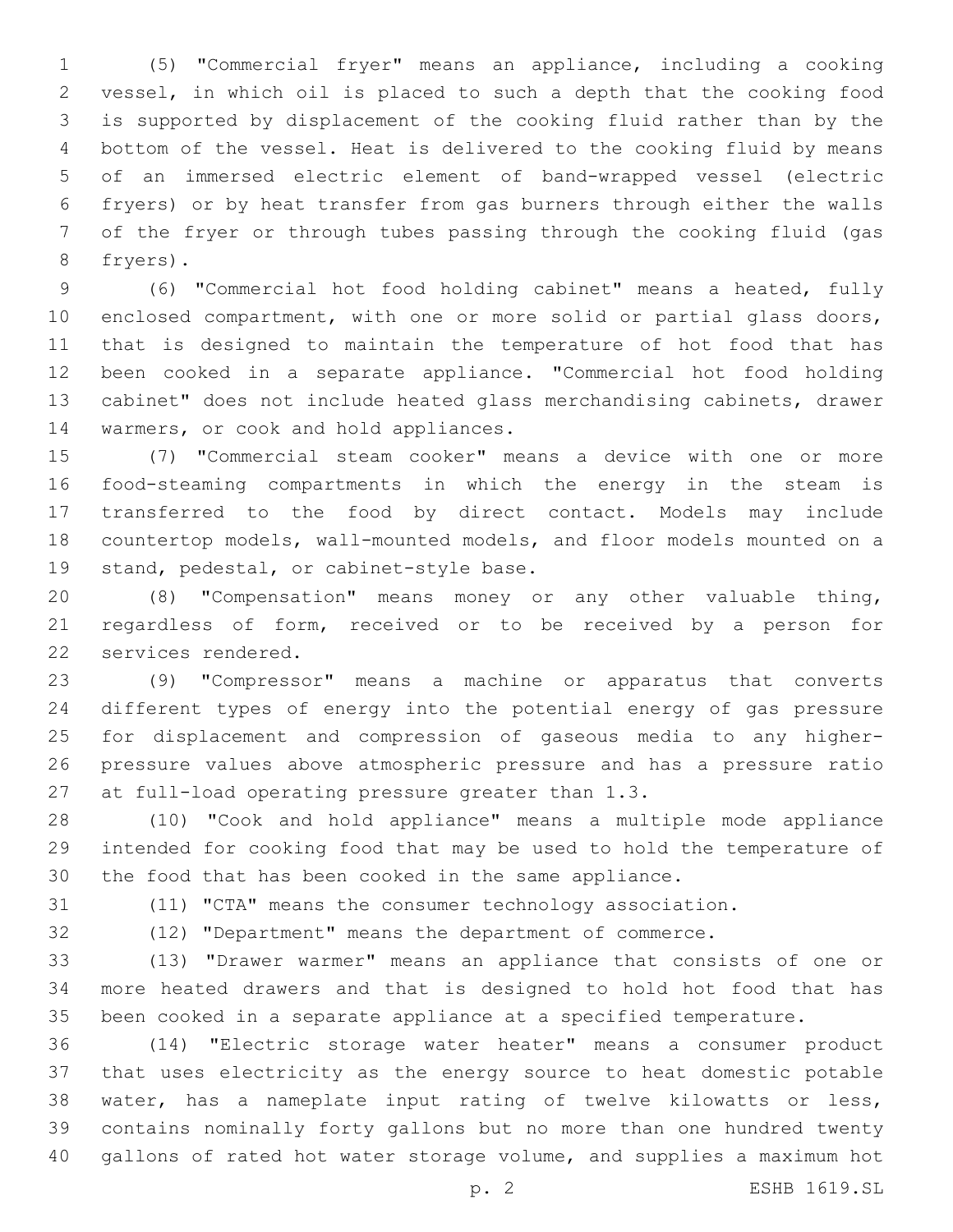water delivery temperature less than one hundred eighty degrees 2 Fahrenheit.

 (15) "General service lamp" has the same meaning as set forth in the action published at 82 Fed. Reg. 7276, 7321-22 (January 19, 2017) and modified by the action published at 82 Fed. Reg. 7322, 7333 (January 19, 2017).6

 (16) "Heated glass merchandising cabinet" means an appliance with a heated cabinet constructed of glass or clear plastic doors which, with seventy percent or more clear area, is designed to display and maintain the temperature of hot food that has been cooked in a 11 separate appliance.

 (17) "High color rendering index fluorescent lamp" or "high CRI fluorescent lamp" means a fluorescent lamp with a color rendering index of eighty-seven or greater that is not a compact fluorescent 15 lamp.

 (18) "Hot water dispenser" means a small electric water heater that has a measured storage volume of no greater than one gallon.

 (19) "Mini-tank electric water heater" means a small electric water heater that has a measured storage volume of more than one gallon and a rated storage volume of less than twenty gallons.

 (20) "Point-of-use water dispenser" means a water dispenser that uses a pressurized water utility connection as the source of potable 23 water.

 (21) "Portable air conditioner" means a portable encased assembly, other than a packaged terminal air conditioner, room air conditioner, or dehumidifier, that delivers cooled, conditioned air to an enclosed space, and is powered by single-phase electric current. It includes a source of refrigeration and may include additional means for air circulation and heating and may be a single-30 duct or a dual-duct portable air conditioner.

 (22) "Portable electric spa" means a factory-built electric spa or hot tub, which may or may not include any combination of integral controls, water heating, or water circulating equipment.

 (23) "Pressure regulator" means a device that maintains constant operating pressure immediately downstream from the device, given 36 higher pressure upstream.

 (24) (("Residential pool pump" means a pump used to circulate and filter pool water in order to maintain clarity and sanitation.

39 (25)) "Residential ventilating fan" means a ceiling, wall-mounted, or remotely mounted in-line fan designed to be used in a

p. 3 ESHB 1619.SL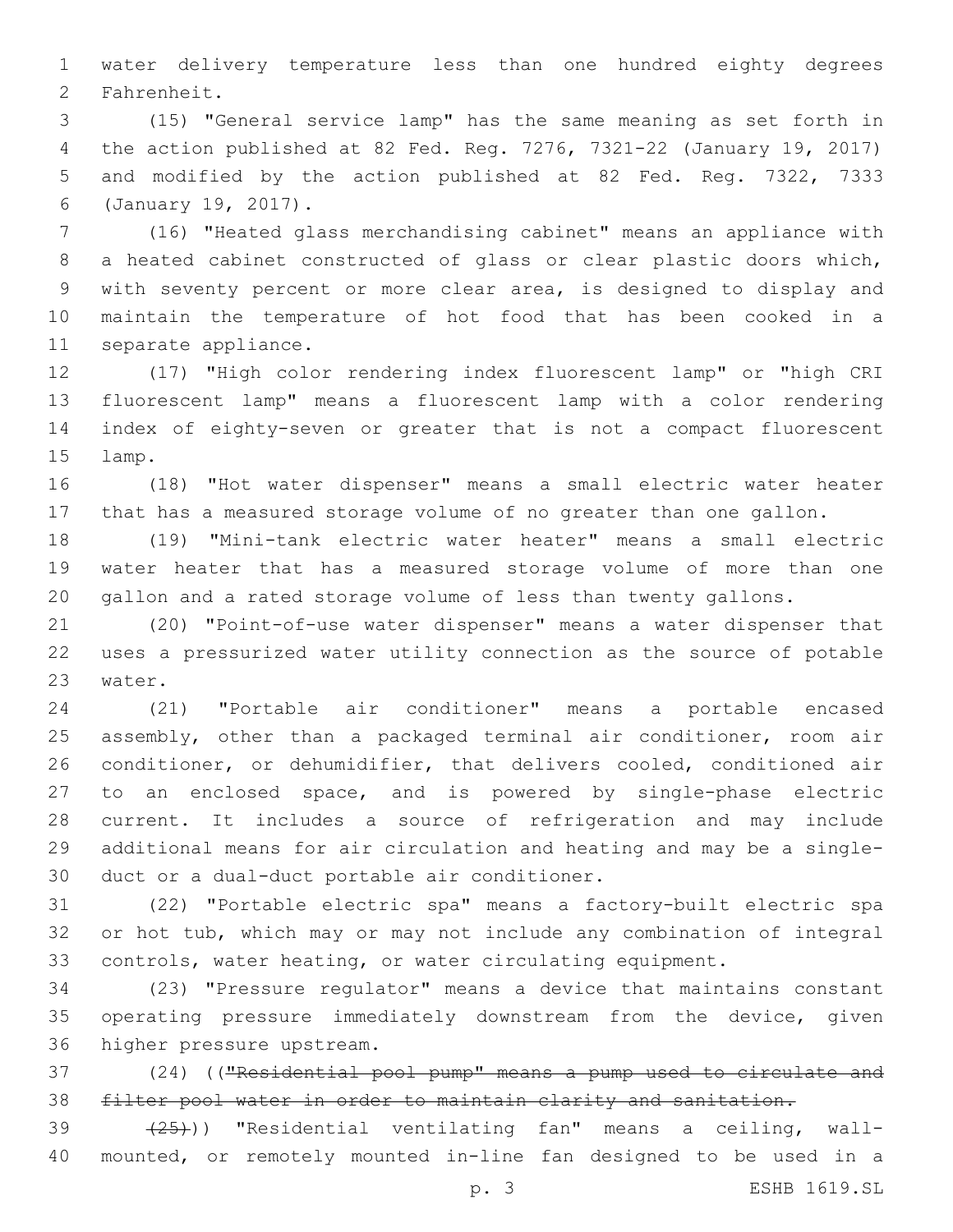bathroom or utility room whose purpose is to move objectionable air 2 from inside the building to the outdoors.

 ( $(\overline{+26})$ )  $(25)$  "Signage display" means an analog or digital device designed primarily for the display for computer-generated signals that is not marketed for use as a computer monitor or a television.

 (((27))) (26) "Spray sprinkler body" means the exterior case or shell of a sprinkler incorporating a means of connection to the piping system designed to convey water to a nozzle or orifice.

 (((28) "Uninterruptible power supply" means a battery charger 10 consisting of a number of convertors, switches, and energy storage 11 devices such as batteries, constituting a power system for maintaining continuity of load power in case of input power failure.

13 (29))) (27) "Water cooler" means a freestanding device that consumes energy to cool or heat potable water, including cold only units, hot and cold units, cook and cold units, storage-type units, 16 and on-demand units.

 (28) "Air purifier," also known as "room air cleaner," means an electric, cord-connected, portable appliance with the primary 19 function of removing particulate matter from the air and that can be moved from room to room.

 (29) "Commercial oven" means a chamber designed for heating, 22 roasting, or baking food by conduction, convection, radiation, or electromagnetic energy, or any combination thereof.

 (30)(a) "Electric vehicle supply equipment" means the conductors, 25 including the ungrounded, grounded, and equipment grounding 26 conductors, the electric vehicle connectors, attachment plugs, and 27 all other fittings, devices, power outlets, or apparatuses installed specifically for the purpose of delivering energy from the premises wiring to the electric vehicle.

 (b) "Electric vehicle supply equipment" does not include the conductors, connectors, and fittings that are part of a vehicle, and does not include charging cords with NEMA 5-15P or NEMA 5-20P attachment plugs.

 (31) "Industrial air purifier" means an indoor air cleaning 35 device manufactured, advertised, marketed, labeled, and used solely for industrial use that is marketed solely through industrial supply 37 outlets or businesses and prominently labeled as "Solely for industrial use. Potential health hazard: Emits ozone".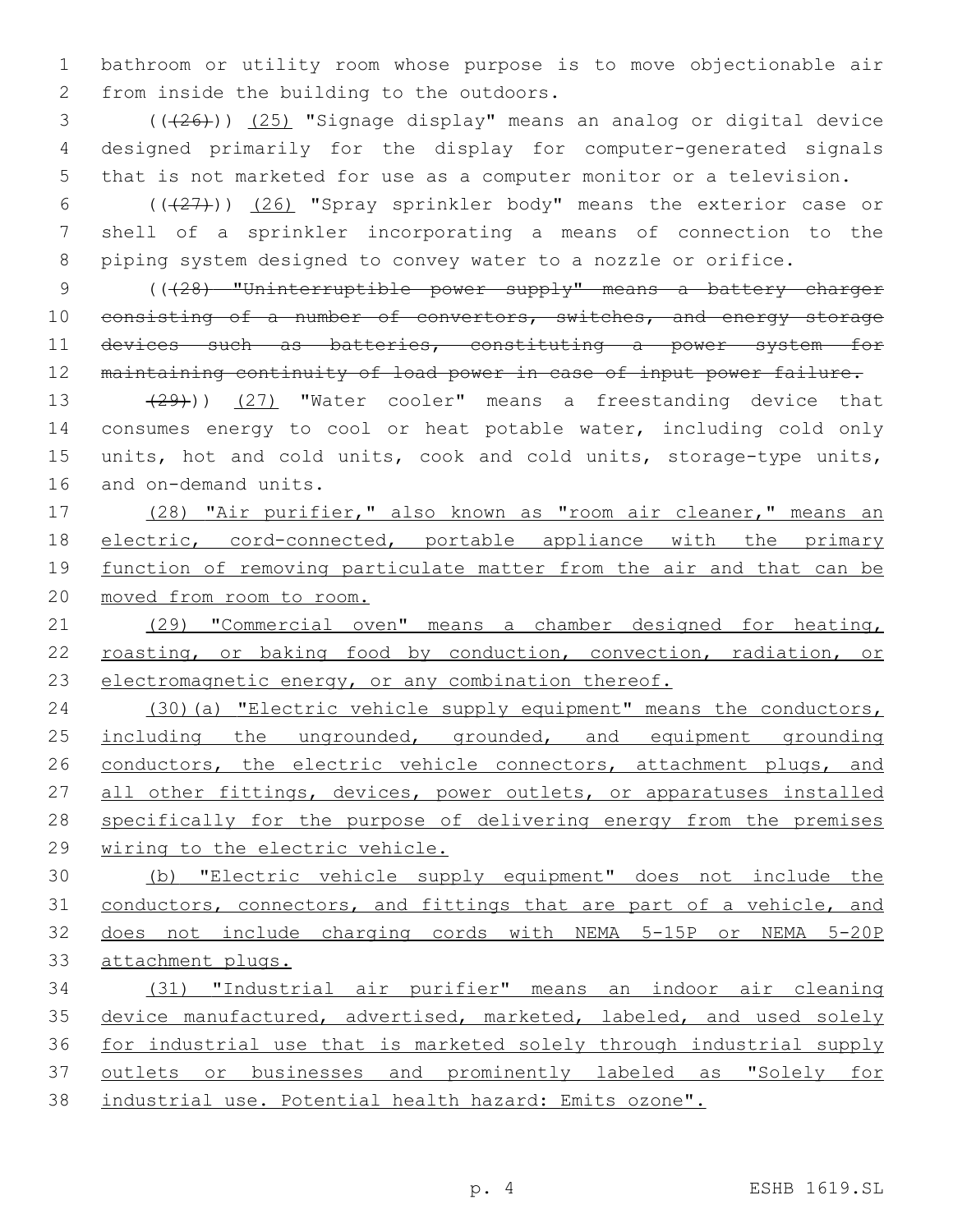**Sec. 2.** RCW 19.260.020 and 2019 c 286 s 2 are each reenacted and 2 amended to read as follows:

 The definitions in this section apply throughout this chapter 4 unless the context clearly requires otherwise.

 (1) "Air compressor" means a compressor designed to compress air that has an inlet open to the atmosphere or other source of air and is made up of a compression element (bare compressor), a driver or drivers, mechanical equipment to drive the compressor element, and 9 any ancillary equipment.

(2) "ANSI" means the American national standards institute.

 (3) "Bottle-type water dispenser" means a water dispenser that uses a bottle or reservoir as the source of potable water.

 (4) "Commercial dishwasher" means a machine designed to clean and sanitize plates, pots, pans, glasses, cups, bowls, utensils, and trays by applying sprays of detergent solution, with or without 16 blasting media granules, and a sanitizing rinse.

 (5) "Commercial fryer" means an appliance, including a cooking vessel, in which oil is placed to such a depth that the cooking food is supported by displacement of the cooking fluid rather than by the bottom of the vessel. Heat is delivered to the cooking fluid by means of an immersed electric element of band-wrapped vessel (electric fryers) or by heat transfer from gas burners through either the walls of the fryer or through tubes passing through the cooking fluid (gas 24 fryers).

 (6) "Commercial hot food holding cabinet" means a heated, fully enclosed compartment, with one or more solid or partial glass doors, that is designed to maintain the temperature of hot food that has been cooked in a separate appliance. "Commercial hot food holding cabinet" does not include heated glass merchandising cabinets, drawer 30 warmers, or cook and hold appliances.

 (7) "Commercial steam cooker" means a device with one or more food-steaming compartments in which the energy in the steam is transferred to the food by direct contact. Models may include countertop models, wall-mounted models, and floor models mounted on a 35 stand, pedestal, or cabinet-style base.

 (8) "Compensation" means money or any other valuable thing, regardless of form, received or to be received by a person for 38 services rendered.

 (9) "Compressor" means a machine or apparatus that converts different types of energy into the potential energy of gas pressure

p. 5 ESHB 1619.SL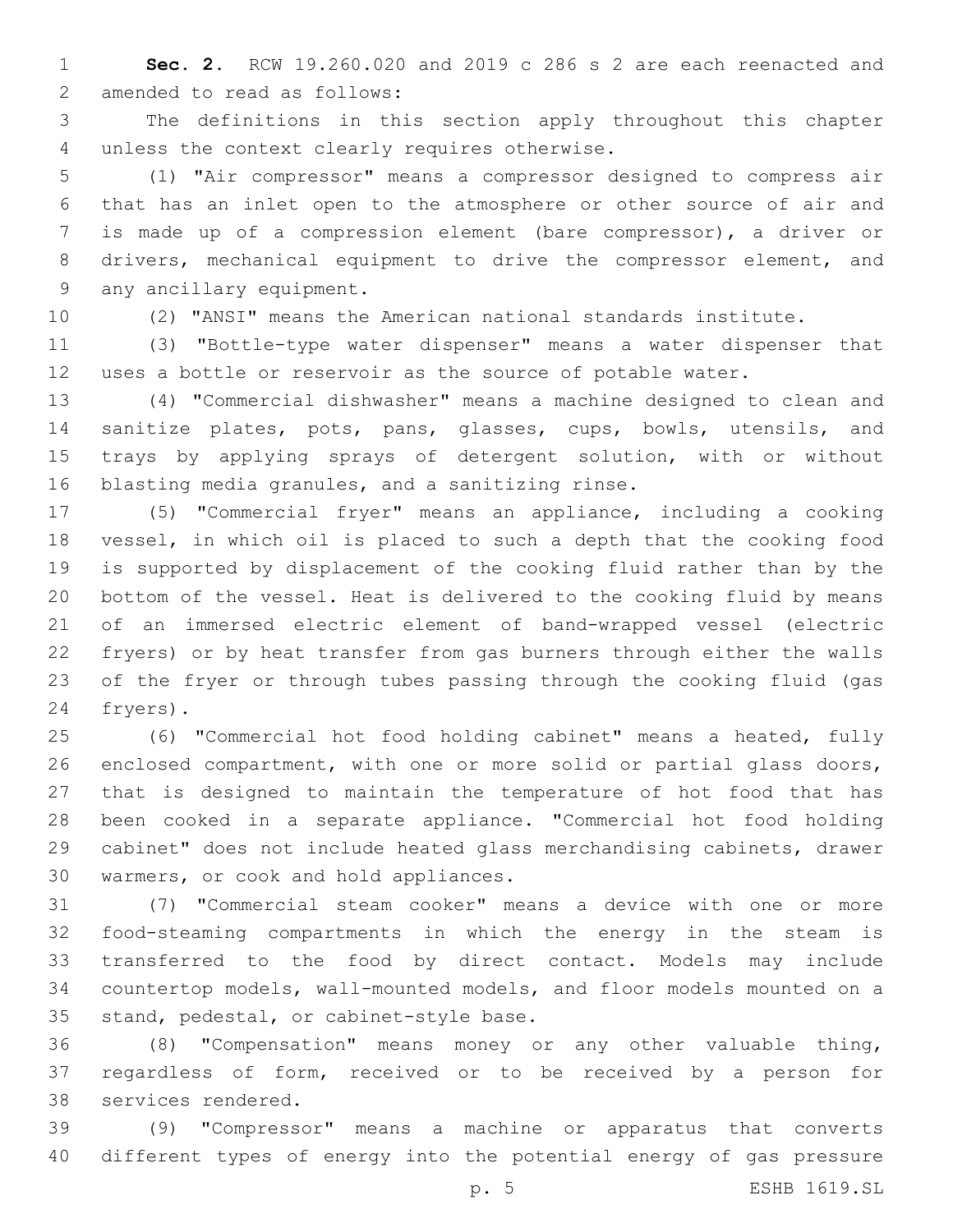for displacement and compression of gaseous media to any higher- pressure values above atmospheric pressure and has a pressure ratio 3 at full-load operating pressure greater than 1.3.

 (10) "Cook and hold appliance" means a multiple mode appliance intended for cooking food that may be used to hold the temperature of the food that has been cooked in the same appliance.

(11) "CTA" means the consumer technology association.

(12) "Department" means the department of commerce.

 (13) "Drawer warmer" means an appliance that consists of one or more heated drawers and that is designed to hold hot food that has been cooked in a separate appliance at a specified temperature.

 (14) "Electric storage water heater" means a consumer product that uses electricity as the energy source to heat domestic potable water, has a nameplate input rating of twelve kilowatts or less, contains nominally forty gallons but no more than one hundred twenty gallons of rated hot water storage volume, and supplies a maximum hot water delivery temperature less than one hundred eighty degrees 18 Fahrenheit.

 (15) "General service lamp" has the same meaning as set forth in the action published at 82 Fed. Reg. 7276, 7321-22 (January 19, 2017) and modified by the action published at 82 Fed. Reg. 7322, 7333 22 (January 19, 2017).

 (16) "Heated glass merchandising cabinet" means an appliance with a heated cabinet constructed of glass or clear plastic doors which, with seventy percent or more clear area, is designed to display and maintain the temperature of hot food that has been cooked in a 27 separate appliance.

 (17) "High color rendering index fluorescent lamp" or "high CRI fluorescent lamp" means a fluorescent lamp with a color rendering index of eighty-seven or greater that is not a compact fluorescent 31 lamp.

 (18) "Hot water dispenser" means a small electric water heater that has a measured storage volume of no greater than one gallon.

 (19) "Mini-tank electric water heater" means a small electric water heater that has a measured storage volume of more than one gallon and a rated storage volume of less than twenty gallons.

 (20) "Point-of-use water dispenser" means a water dispenser that uses a pressurized water utility connection as the source of potable 39 water.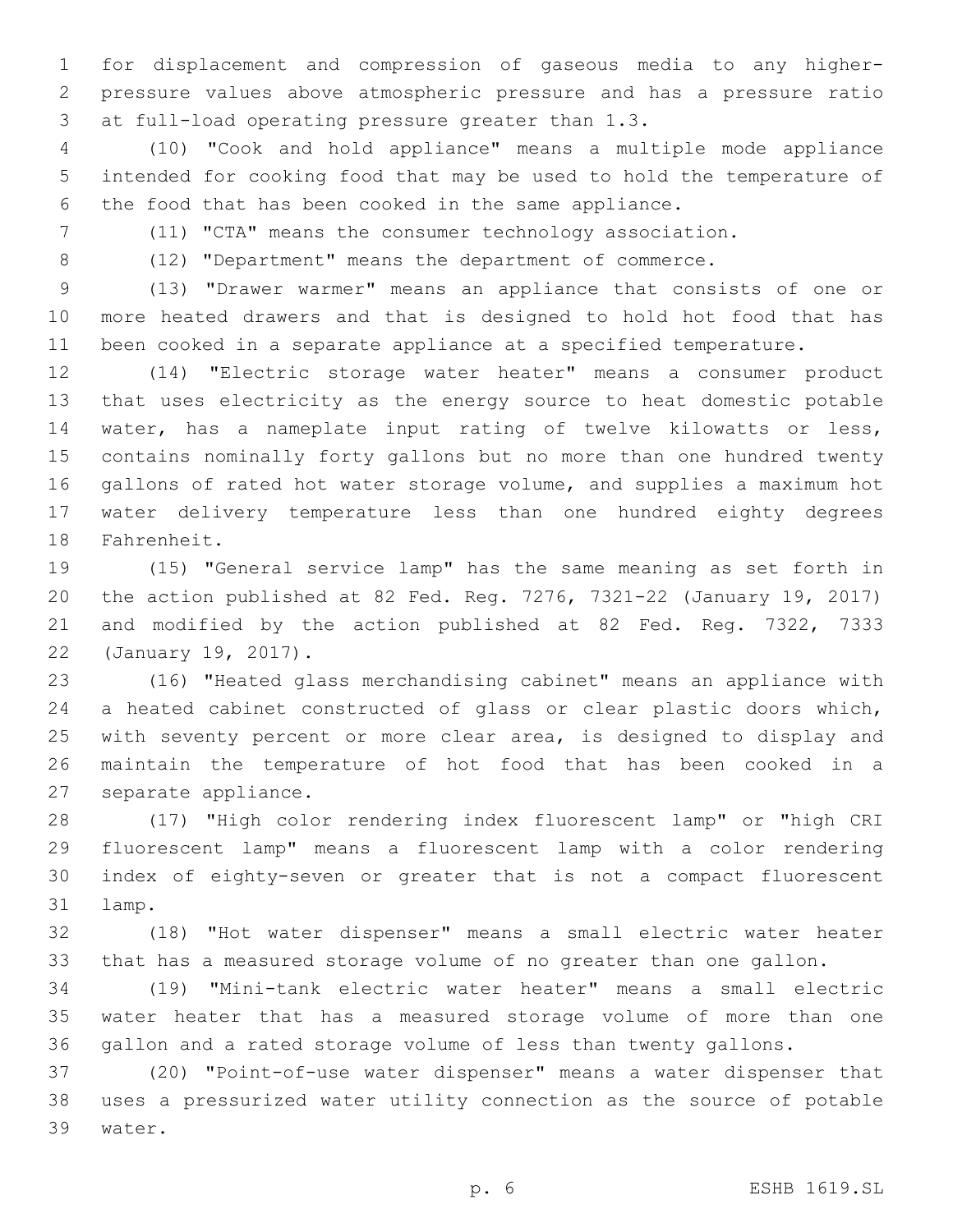(21) "Portable air conditioner" means a portable encased assembly, other than a packaged terminal air conditioner, room air conditioner, or dehumidifier, that delivers cooled, conditioned air to an enclosed space, and is powered by single-phase electric current. It includes a source of refrigeration and may include additional means for air circulation and heating and may be a single-7 duct or a dual-duct portable air conditioner.

 (22) "Portable electric spa" means a factory-built electric spa or hot tub, which may or may not include any combination of integral controls, water heating, or water circulating equipment.

 (23) "Pressure regulator" means a device that maintains constant operating pressure immediately downstream from the device, given 13 higher pressure upstream.

 (24) (("Residential pool pump" means a pump used to circulate and 15 filter pool water in order to maintain clarity and sanitation.

16 (25))) (a) "Residential ventilating fan" means a ((ceiling, wall- mounted, or remotely mounted in-line)) fan ((designed to be used in a 18 bathroom or utility room)) whose purpose is to ((move objectionable 19 air from inside the building to the outdoors)) actively supply air to or remove air from the inside of a residence. A "residential ventilating fan" may also be designed to filter incoming air. "Residential ventilating fan" includes, but is not limited to: 23 Ceiling and wall-mounted fans, or remotely mounted in-line fans, 24 designed to be used in a bathroom or utility room; and supply fans 25 designed to provide air to the indoor space.

 (b) "Residential ventilating fan" does not include kitchen range 27 hoods.

28 ((+26))) (25) "Signage display" means an analog or digital device designed primarily for the display for computer-generated signals that is not marketed for use as a computer monitor or a television.

31 (((27))) (26) "Spray sprinkler body" means the exterior case or shell of a sprinkler incorporating a means of connection to the piping system designed to convey water to a nozzle or orifice.

 (((28) "Uninterruptible power supply" means a battery charger 35 consisting of a number of convertors, switches, and energy storage devices such as batteries, constituting a power system for maintaining continuity of load power in case of input power failure.

38 (29))) (27) "Water cooler" means a freestanding device that consumes energy to cool or heat potable water, including cold only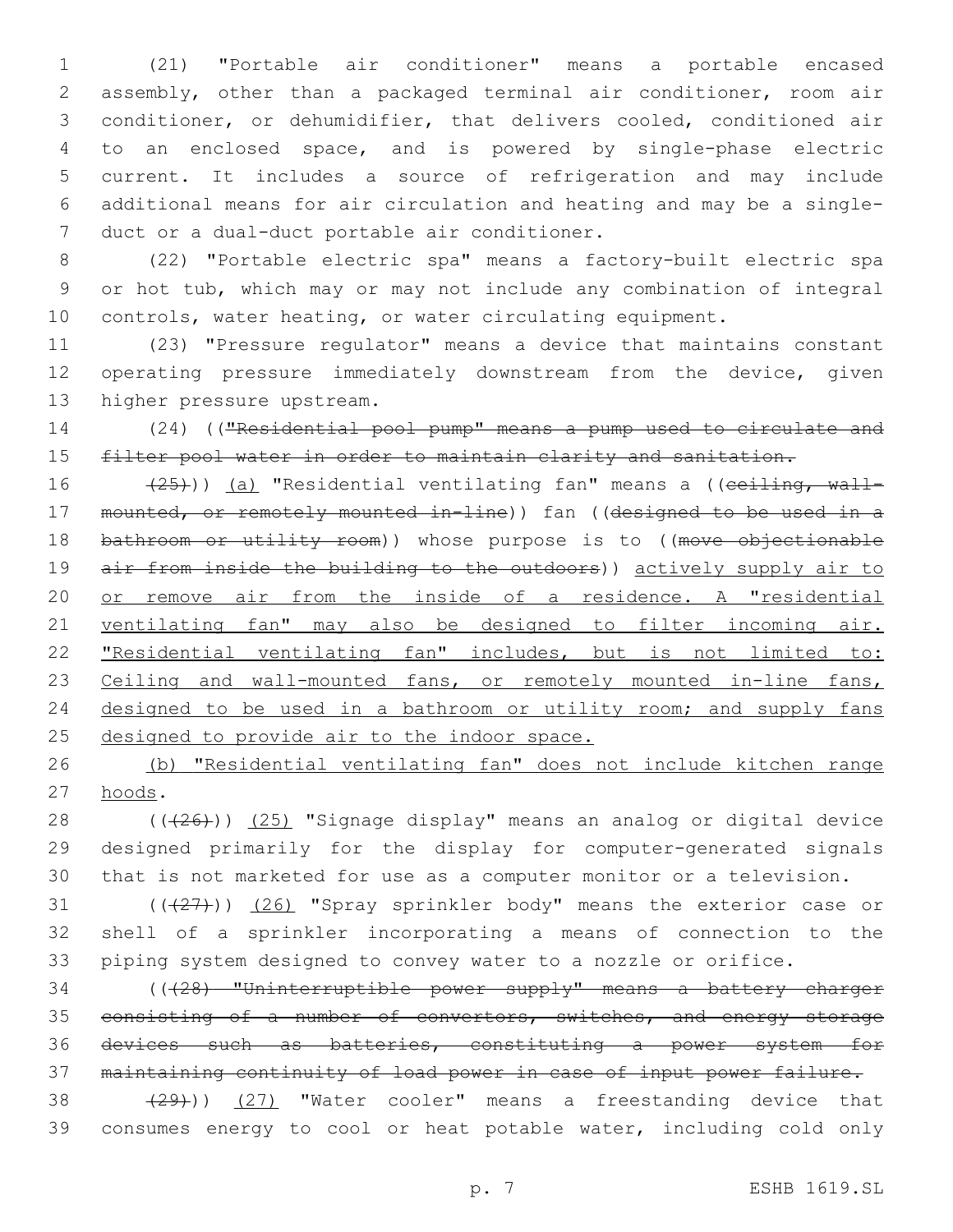1 units, hot and cold units, cook and cold units, storage-type units, 2 and on-demand units.

 (28) "Air purifier," also known as "room air cleaner," means an 4 electric, cord-connected, portable appliance with the primary function of removing particulate matter from the air and that can be moved from room to room.

7 (29) "Commercial oven" means a chamber designed for heating, 8 roasting, or baking food by conduction, convection, radiation, or 9 electromagnetic energy, or any combination thereof.

10 (30)(a) "Electric vehicle supply equipment" means the conductors, 11 including the ungrounded, grounded, and equipment grounding 12 conductors, the electric vehicle connectors, attachment plugs, and 13 all other fittings, devices, power outlets, or apparatuses installed 14 specifically for the purpose of delivering energy from the premises 15 wiring to the electric vehicle.

 (b) "Electric vehicle supply equipment" does not include the 17 conductors, connectors, and fittings that are part of a vehicle, and does not include charging cords with NEMA 5-15P or NEMA 5-20P attachment plugs.

20 (31) "Industrial air purifier" means an indoor air cleaning 21 device manufactured, advertised, marketed, labeled, and used solely 22 for industrial use that is marketed solely through industrial supply 23 <u>outlets or businesses and prominently labeled as "Solely for</u> 24 industrial use. Potential health hazard: Emits ozone".

25 **Sec. 3.** RCW 19.260.030 and 2019 c 286 s 3 are each amended to 26 read as follows:

27 (1) This chapter applies to the following types of new products 28 sold, offered for sale, or installed in the state:

29 (a) Hot water dispensers and mini-tank electric water heaters;

30 (b) Bottle-type water dispensers and point-of-use water 31 dispensers;

32 (c) ((Residential pool pumps and portable)) Portable electric 33 spas;

34 (d) Tub spout diverters;

35 (e) Commercial hot food holding cabinets;

36 (f) Air compressors;

37 (g) Commercial fryers, commercial dishwashers, and commercial 38 steam cookers;

39 (h) Computers and computer monitors;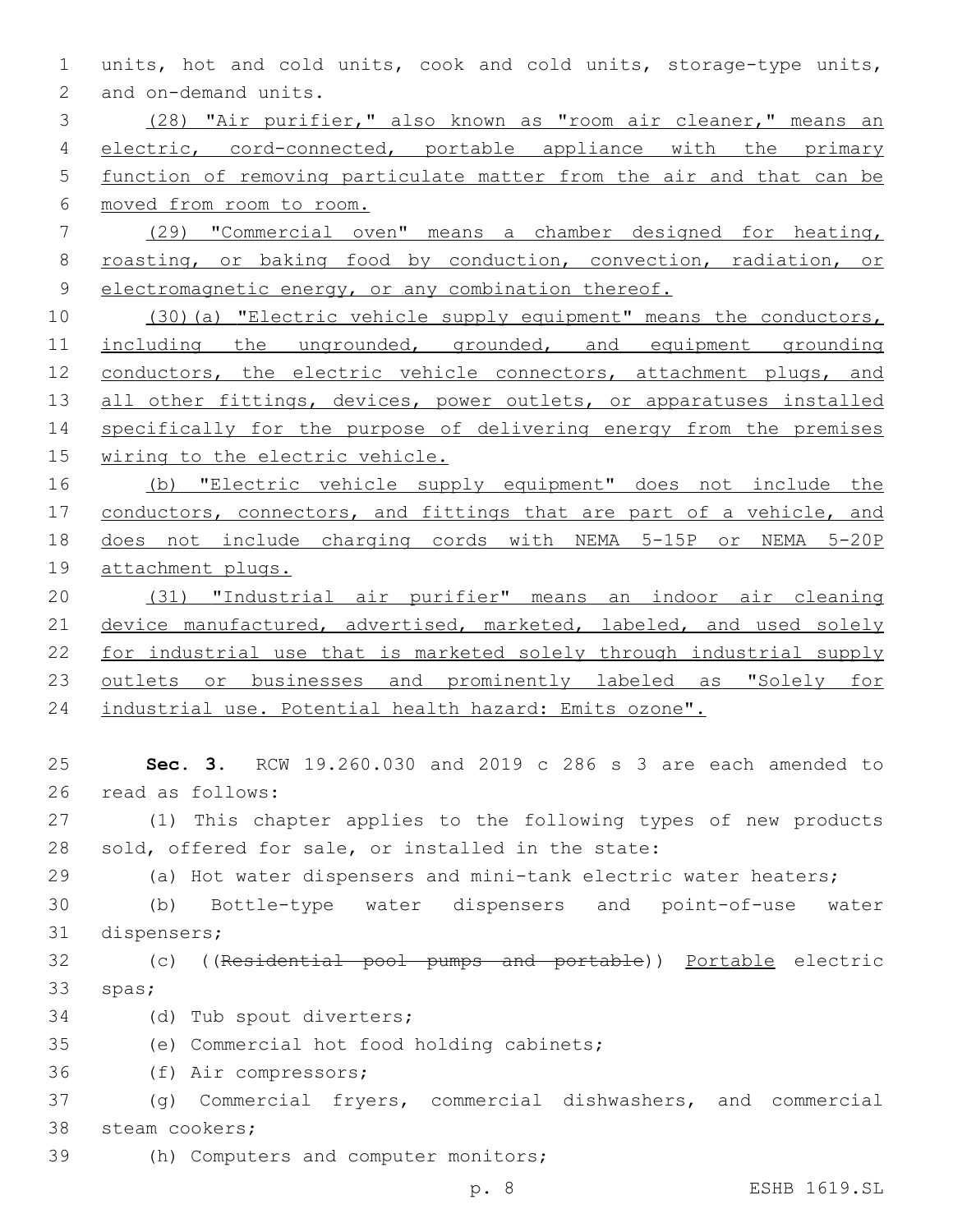(i) Faucets;1 (j) High CRI fluorescent lamps;2 3 (k) Portable air conditioners; (l) Residential ventilating fans;4 (m) Showerheads;5 (n) Spray sprinkler bodies;6 7 (o) ((Uninterruptible power supplies;  $\left(\frac{p}{p}\right)$ ) Urinals and water closets;  $($   $((\neg \rightarrow))$   $(p)$  Water coolers; 10  $((+r))$   $(q)$  General service lamps; ((and 11 (s)) (r) Electric storage water heaters; 12 (s) Air purifiers other than industrial air purifiers; 13 (t) Commercial ovens; and 14 (u) Electric vehicle supply equipment. 15 (2) This chapter applies equally to products whether they are 16 sold, offered for sale, or installed as stand-alone products or as 17 components of other products. 18 (3) This chapter does not apply to: 19 (a) New products manufactured in the state and sold outside the 20 state; 21 (b) New products manufactured outside the state and sold at 22 wholesale inside the state for final retail sale and installation 23 outside the state: 24 (c) Products installed in mobile manufactured homes at the time 25 of construction; or 26 (d) Products designed expressly for installation and use in 27 recreational vehicles. 28 **Sec. 4.** RCW 19.260.040 and 2019 c 286 s 4 are each amended to 29 read as follows: 30 Except as provided in subsection (1) of this section, the minimum 31 efficiency standards specified in this section apply to the types of 32 new products set forth in RCW 19.260.030 as of the effective dates 33 set forth in RCW 19.260.050. 34 (1) The department may adopt by rule a more recent version of any 35 standard or test method established in this section, including any

36 product definition associated with the standard or test method, in 37 order to maintain or improve consistency with other comparable 38 standards in other states.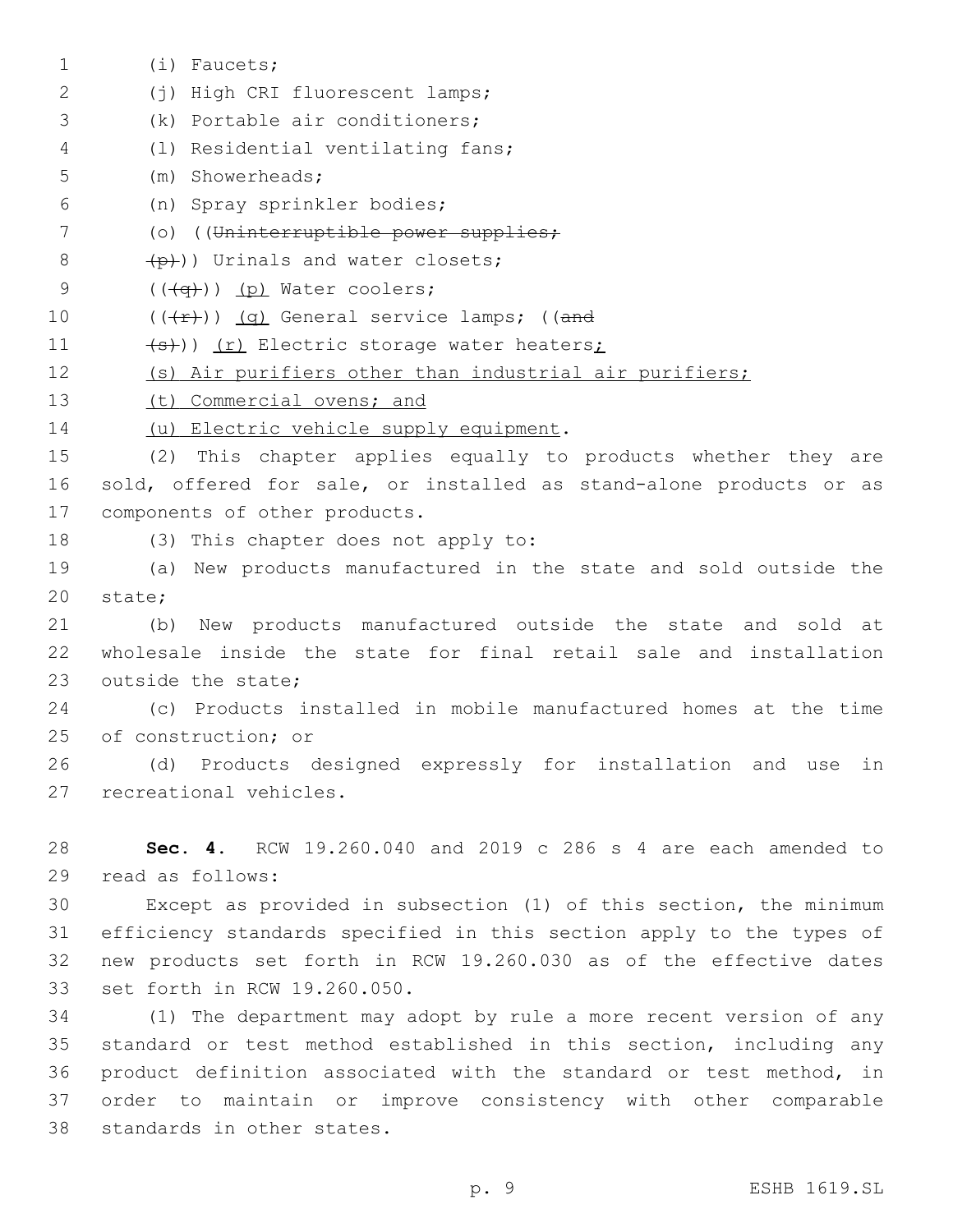(2)(a) The standby energy consumption of bottle-type water dispensers, and point-of-use water dispensers, dispensing both hot and cold water, manufactured on or after January 1, 2010, shall not exceed 1.2 kWh/day.4

 (b) The test method for water dispensers shall be the environmental protection agency energy star program requirements for 7 bottled water coolers version 1.1.

 (3)(a) The standby energy consumption of hot water dispensers and mini-tank electric water heaters manufactured on or after January 1, 10 2010, shall be not greater than 35 watts.

(b) This subsection does not apply to any water heater:

 (i) That is within the scope of 42 U.S.C. Sec. 6292(a)(4) or 13  $6311(1)$ ;

 (ii) That has a rated storage volume of less than 20 gallons; and (iii) For which there is no federal test method applicable to 16 that type of water heater.

 (c) Hot water dispensers shall be tested in accordance with the method specified in the California Code of Regulations, Title 20, 19 section 1604 in effect as of July 26, 2009.

 (d) Mini-tank electric water heaters shall be tested in accordance with the method specified in the California Code of Regulations, Title 20, section 1604 in effect as of July 26, 2009.

23 (4) The following standards are established for ((residential 24 pool pumps and)) portable electric spas:

25 (a) ((Residential pool pumps manufactured on or after January  $1<sub>r</sub>$  2010, and until July 18, 2021, must meet requirements specified in 27 the California Code of Regulations, Title 20, section 1605.3 in 28 effect as of July 26, 2009. Beginning July 19, 2021, residential pool pumps must meet requirements specified in the dedicated-purpose pool pump rule published by the United States department of energy on January 18, 2017, (82 Fed. Reg. 5650) and effective on May 18, 2017.

 (b) Through December 31, 2019, portable electric spas manufactured on or after January 1, 2010, must meet requirements specified in the California Code of Regulations, Title 20, section 35 1605.3 in effect as of July 26, 2009.) Beginning January 1, 2020, portable electric spas must meet the requirements of the American national standard for portable electric spa energy efficiency (ANSI/ APSP/ICC-14 2014). Beginning January 1, 2024, portable electric spas must meet the requirements specified in the California code of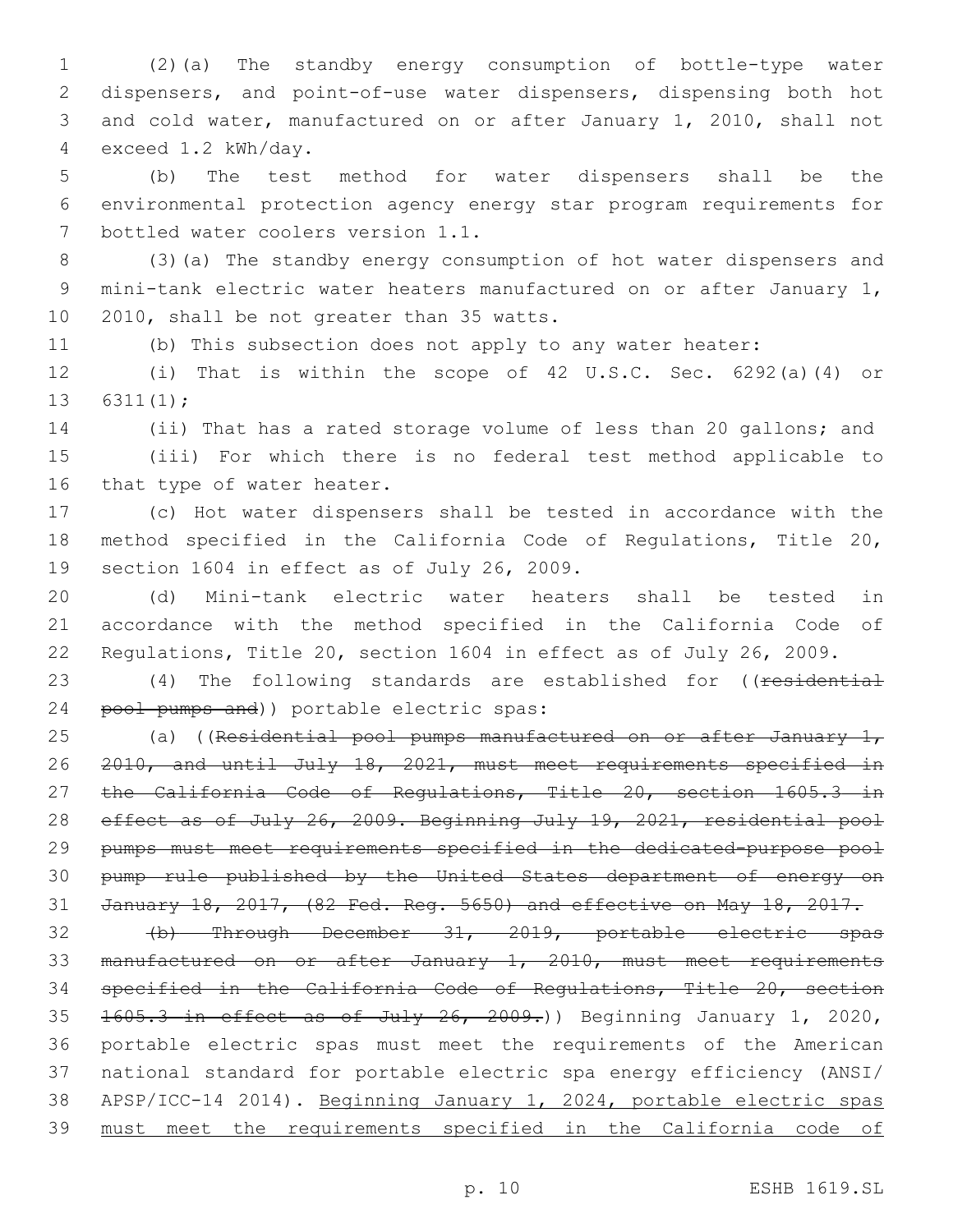1 regulations, title 20, section 1605.3 in effect as of January 1, 2022.

 (((c) Through December 31, 2019, portable electric spas must be tested in accordance with the method specified in the California Code of Regulations, Title 20, section 1604 in effect as of July 26, 2009.)) (b) Beginning January 1, 2020, portable electric spas must be tested in accordance with the method specified in the American national standard for portable electric spa energy efficiency (ANSI/ APSP/ICC-14 2014). Beginning January 1, 2024, portable electric spas must be tested in accordance with the method specified in the California code of regulations, title 20, section 1605.3 in effect as of January 1, 2022.

13 (5)(((a) The idle energy rate of commercial hot food holding cabinets manufactured on or after January 1, 2010, shall be no 15 greater than 40 watts per cubic foot of measured interior volume.

 (b) The idle energy rate of commercial hot food holding cabinets shall be determined using ANSI/ASTM F2140-11 standard test method for the performance of hot food holding cabinets (test for idle energy 19 rate dry test). Commercial hot food holding cabinet interior volume shall be calculated using straight line segments following the gross 21 interior dimensions of the appliance and using the following 22 equation: Interior height x interior width x interior depth. Interior 23 volume shall not account for racks, air plenums, or other interior 24 parts.)) Commercial hot food holding cabinets must meet the qualification criteria of the energy star program requirements 26 product specification for commercial hot food holding cabinets, version 2.0.

 (6) Commercial dishwashers included in the scope of the environmental protection agency energy star program product specification for commercial dishwashers, version 2.0, must meet the 31 qualification criteria of that specification.

 (7) Commercial fryers included in the scope of the environmental protection agency energy star program product specification for commercial fryers, version 2.0, must meet the qualification criteria 35 for that specification.

 (8) Commercial steam cookers must meet the requirements of the environmental protection agency energy star program product specification for commercial steam cookers, version 1.2.

 (9) Computers and computer monitors must meet the requirements in the California Code of Regulations, Title 20, section 1605.3(v) as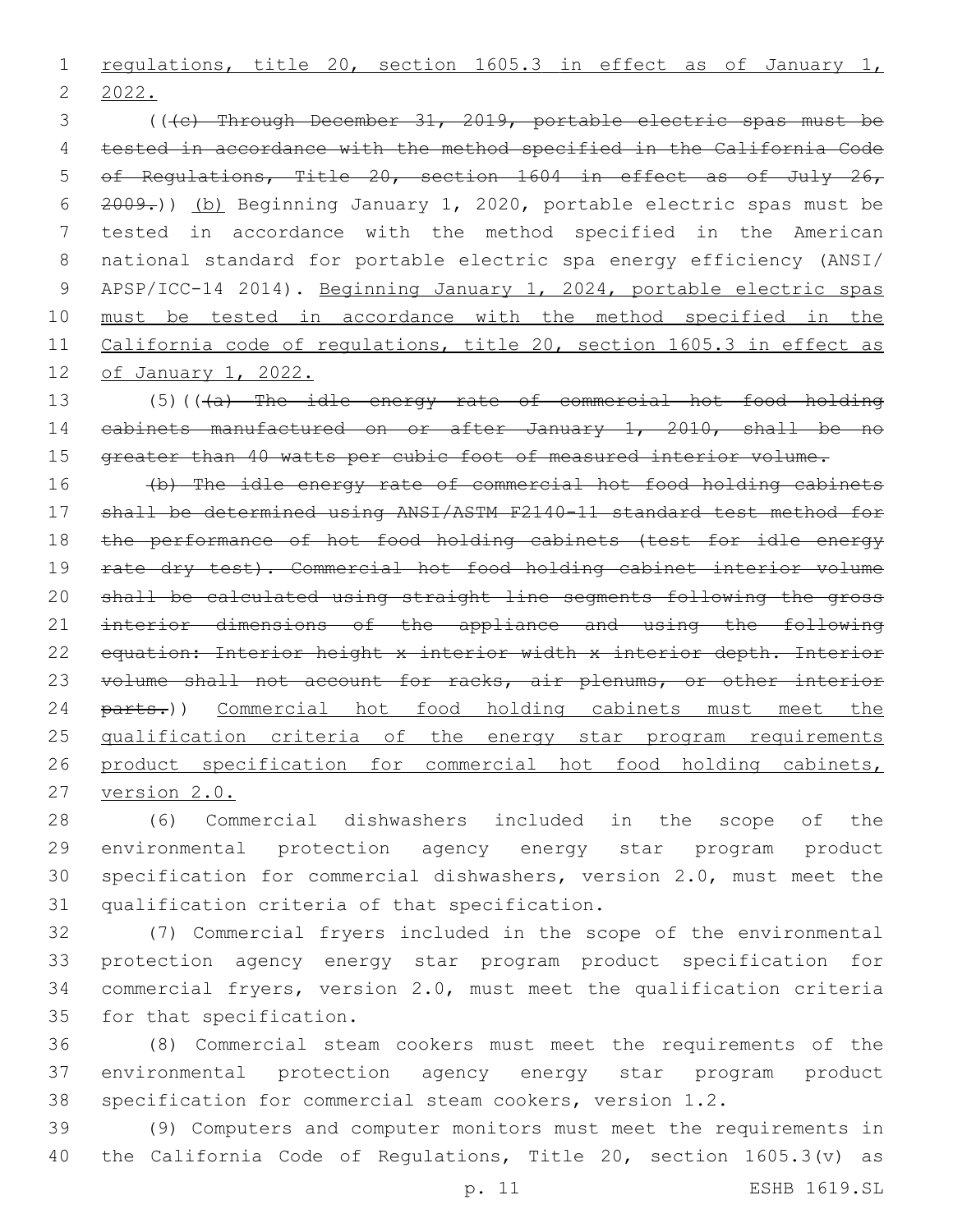adopted on May 10, 2017, and amended on November 8, 2017, as measured in accordance with test methods prescribed in section 1604(v) of 3 those regulations.

 (10) Air compressors that meet the twelve criteria listed on page 350 to 351 of the "energy conservation standards for air compressors" final rule issued by the United States department of energy on December 5, 2016, must meet the requirements in table 1 on page 352 following the instructions on page 353 and as measured in accordance with the "uniform test method for certain air compressors" under 10 C.F.R. Part 431 (Appendix A to Subpart T) as in effect on July 3, 11 2017.

 (11) High CRI fluorescent lamps must meet the requirements in 10 C.F.R. Sec. 430.32(n)(4) in effect as of January 3, 2017, as measured in accordance with the test methods prescribed in 10 C.F.R. Sec. 430.23 (appendix R to subpart B of part 430) in effect as of January 16 3, 2017.

 (12) Portable air conditioners must have a combined energy efficiency ratio, as measured in accordance with the test methods prescribed in 10 C.F.R. Sec. 430.23 (appendix CC to subpart B of part 430) in effect as of January 3, 2017, that is greater than or equal 21 to:

 $1.04 \times$ *SACC* 23 (3.7117 × *SACC* <sup>0.6384</sup>)

where "SACC" is seasonally adjusted cooling capacity in Btu/h.

 (13)(a) Residential ventilating fans must meet the qualification criteria of the environmental protection agency energy star program 27 product specification for residential ventilating fans, version  $3.2<sub>L</sub>$ consistent with the timeline specified in RCW 19.260.050(3).

 (b) Residential ventilating fans must meet the qualification criteria of the environmental protection agency energy star program product specification for residential ventilating fans, version 4.1, consistent with the timeline specified in RCW 19.260.050(3).

 (14) Spray sprinkler bodies that are not specifically excluded from the scope of the environmental protection agency water sense program product specification for spray sprinkler bodies, version 1.0, must include an integral pressure regulator and must meet the water efficiency and performance criteria and other requirements of 38 that specification.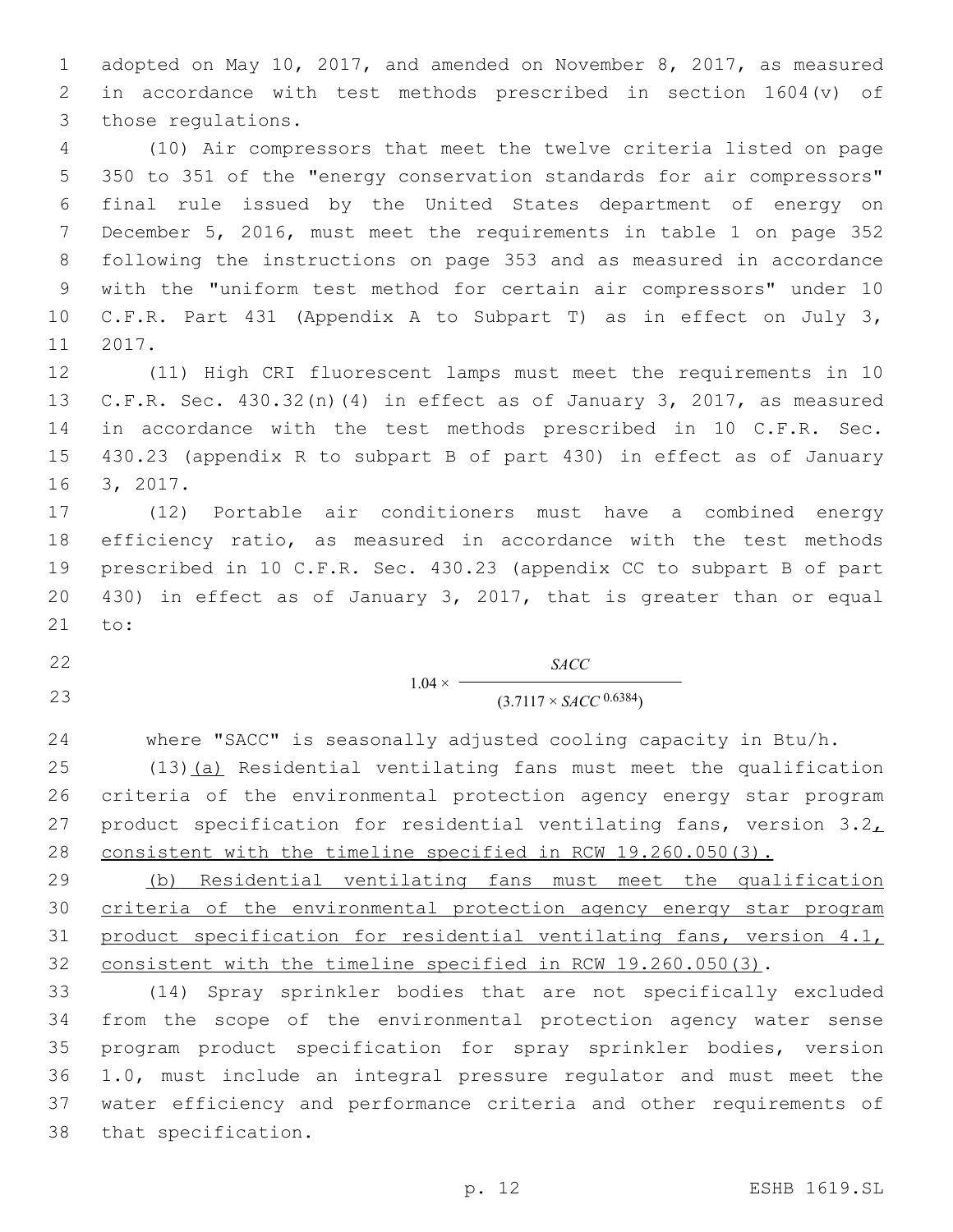(15) The following products that are within the scope and definition of the applicable regulation must meet the requirements in the California Code of Regulations, Title 20, section 1605.3 in effect as of January 1, 2018, as measured in accordance with the test methods prescribed in the California Code of Regulations, Title 20, 6 section 1604 in effect as of January 1, 2018:

(a) Showerheads;7

8 (b) Tub spout diverters;

- (c) Showerhead tub spout diverter combinations;
- (d) Lavatory faucets and replacement aerators;
- 11 (e) Kitchen faucets and replacement aerators;
- (f) Public lavatory faucets and replacement aerators;
- 13 (g) Urinals; and
- 14 (h) Water closets.

 (16) ((Uninterruptible power supplies that utilize a NEMA 1-15P or 5-15P input plug and have an AC output must have an average load adjusted efficiency that meets or exceeds the values shown on page 193 of the prepublication final rule "Energy Conservation Program: Energy Conservation Standards for Uninterruptible Power Supplies" 20 issued by the United States department of energy on December 28, 21 2016, as measured in accordance with test procedures prescribed in Appendix Y to Subpart B of Part 430 of Title 10 of the Code of Federal Regulations "Uniform Test Method for Measuring the Energy Consumption of Battery Chargers" in effect as of January 11, 2017.

25 (17)) Water coolers included in the scope of the environmental protection agency energy star program product specification for water coolers, version 2.0, must have an on mode with no water draw energy consumption less than or equal to the following values as measured in accordance with the test requirements of that program:

 (a) 0.16 kilowatt-hours per day for cold-only units and cook and 31 cold units;

 (b) 0.87 kilowatt-hours per day for storage type hot and cold 33 units; and

(c) 0.18 kilowatt-hours per day for on demand hot and cold units.

35 (((418))) (17) General service lamps must meet or exceed a lamp efficacy of 45 lumens per watt, when tested in accordance with the applicable federal test procedures for general service lamps prescribed in 10 C.F.R. Sec. 430.23 in effect as of January 3, 2017.

 (18) Air purifiers other than industrial air purifiers must meet 40 the qualification criteria of the environmental protection agency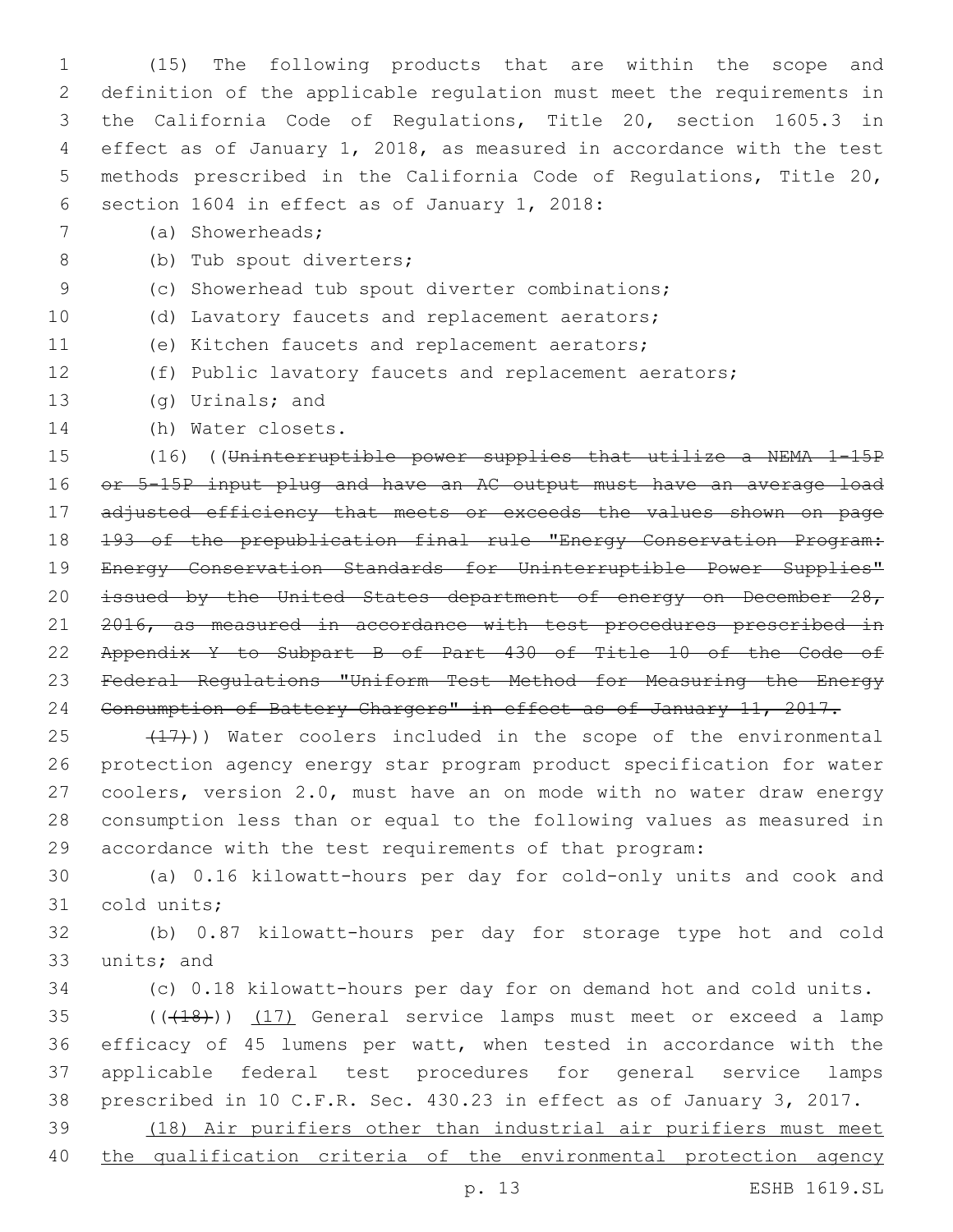energy star program product specification for room air cleaners, 2 version 2.0. (19) Commercial ovens included in the scope of the energy star program requirements product specification for commercial ovens, version 2.2, must meet the qualification criteria of that specification. (20) Electric vehicle supply equipment included in the scope of the energy star program requirements product specification for 9 electric vehicle supply equipment, version 1.0, other than charging cords with NEMA 5-15P or NEMA 5-20P attachment plugs, must meet the qualification criteria of that specification. **Sec. 5.** RCW 19.260.050 and 2019 c 286 s 6 are each amended to 13 read as follows: (1) The following products, if manufactured on or after January 1, 2010, may not be sold or offered in the state unless the efficiency of the new product meets or exceeds the efficiency 17 standards set forth in RCW 19.260.040: (a) Hot water dispensers and mini-tank electric water heaters; (b) Bottle-type water dispensers and point-of-use water 20 dispensers; 21 (c) ((Residential pool pumps and portable)) Portable electric 22 spas; 23 (d) Tub spout diverters; and 24 (e) Commercial hot food holding cabinets. (2) The following products, if manufactured on or after January 1, 2010, may not be installed for compensation in the state on or after January 1, 2011, unless the efficiency of the new product meets or exceeds the efficiency standards set forth in RCW 19.260.040: (a) Hot water dispensers and mini-tank electric water heaters; (b) Bottle-type water dispensers and point-of-use water 31 dispensers; (c) ((Residential pool pumps and portable)) Portable electric 33 spas; 34 (d) Tub spout diverters; and (e) Commercial hot food holding cabinets.35 (3) The following products, if manufactured on or after January 1, 2021, may not be sold or offered for sale, lease, or rent in the state unless the efficiency of the new product meets or exceeds the 39 efficiency standards set forth in RCW 19.260.040:

p. 14 ESHB 1619.SL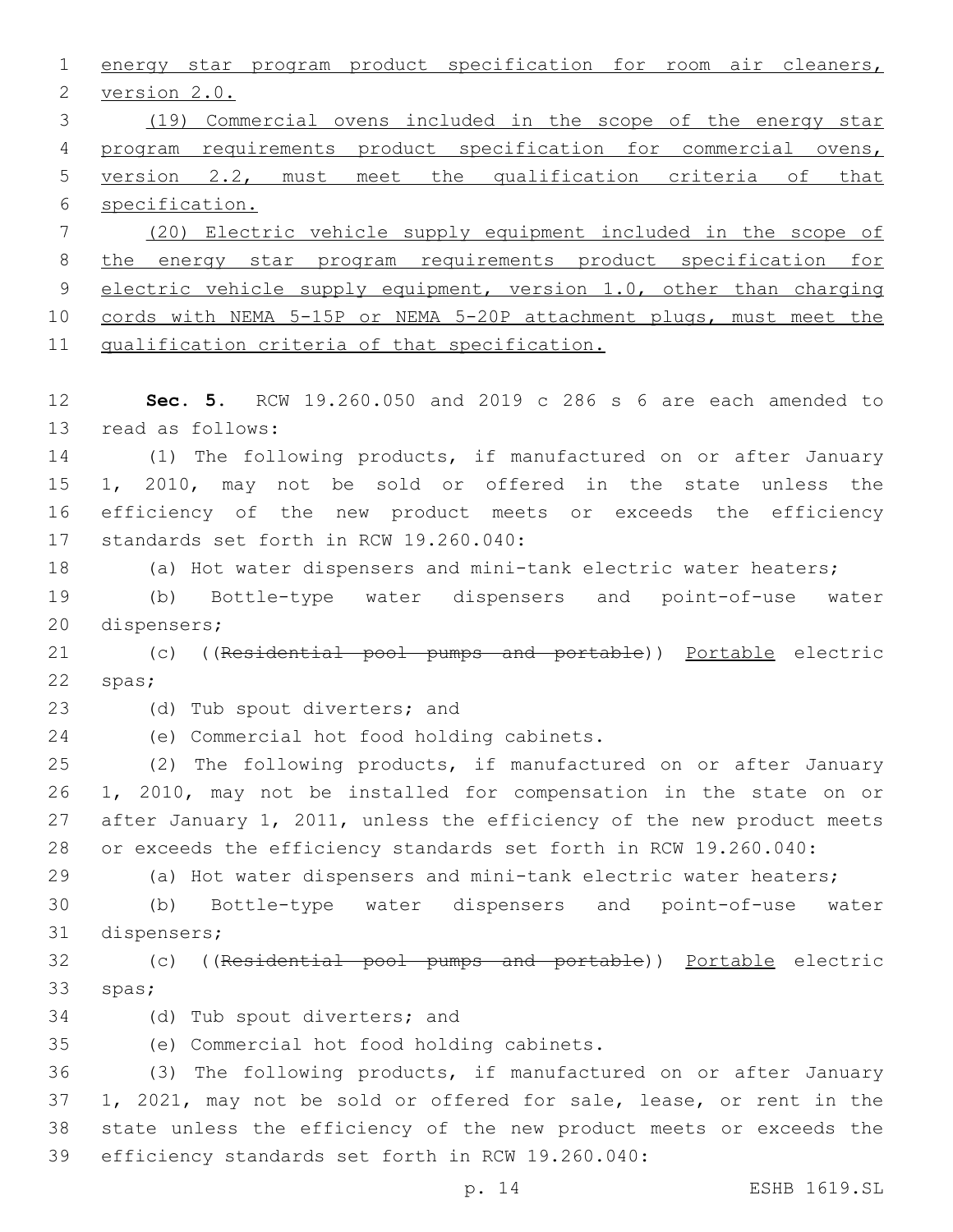| $\mathbf 1$ | (a) Commercial dishwashers;                                          |
|-------------|----------------------------------------------------------------------|
| 2           | (b) Commercial fryers;                                               |
| 3           | (c) Commercial steam cookers;                                        |
| 4           | (d) Computers or computer monitors;                                  |
| 5           | $(e)$ Faucets;                                                       |
| 6           | (f) Residential ventilating fans that meet the standard specified    |
| 7           | in RCW 19.260.040(13)(a);                                            |
| 8           | (q) Spray sprinkler bodies;                                          |
| 9           | (h) Showerheads;                                                     |
| 10          | (i) ((Uninterruptible power supplies;                                |
| 11          | $(\overleftrightarrow{+})$ ) Urinals and water closets; and          |
| 12          | $((\n+k))$ (j) Water coolers.                                        |
| 13          | (4) The following products, if manufactured on or after January      |
| 14          | 1, 2024, may not be sold or offered for sale, lease, or rent in the  |
| 15          | state unless the efficiency of the new product meets or exceeds the  |
| 16          | efficiency standards set forth in RCW 19.260.040:                    |
| 17          | (a) Air purifiers other than industrial air purifiers;               |
| 18          | (b) Commercial ovens;                                                |
| 19          | (c) Electric vehicle supply equipment; and                           |
| 20          | (d) Residential ventilating fans that meet the standard specified    |
| 21          | in RCW 19.260.040(13)(b).                                            |
| 22          | (5) Standards for the following products expire January 1, 2020:     |
| 23          | (a) Hot water dispensers; and                                        |
| 24          | (b) Bottle-type water dispensers and point-of-use water              |
| 25          | dispensers.                                                          |
| 26          | $((+5))$ (6) A new air compressor manufactured on or after January   |
| 27          | 1, 2022, may not be sold or offered for sale in the state unless the |
| 28          | efficiency of the new product meets or exceeds the efficiency        |
| 29          | standards set forth in RCW 19.260.040.                               |
| 30          | $((+6))$ (7) A new portable air conditioner manufactured on or       |
| 31          | after February 1, 2022, may not be sold or offered for sale in the   |
| 32          | state unless the efficiency of the new product meets or exceeds the  |
| 33          | efficiency standards set forth in RCW 19.260.040.                    |
| 34          | $((+7))$ (8) New general service lamps manufactured on or after      |
| 35          | January 1, 2020, may not be sold or offered for sale in the state    |
| 36          | unless the efficiency of the new product meets or exceeds the        |
| 37          | efficiency standards set forth in RCW 19.260.040.                    |
| 38          | $((+8+))$ (9) No new high CRI fluorescent lamps may be sold or       |
| 39          | offered for sale in the state after January 1, 2023, unless the      |
| 40          | efficiency of the new product meets or exceeds the efficiency        |
|             | ESHB 1619.SL<br>p. 15                                                |